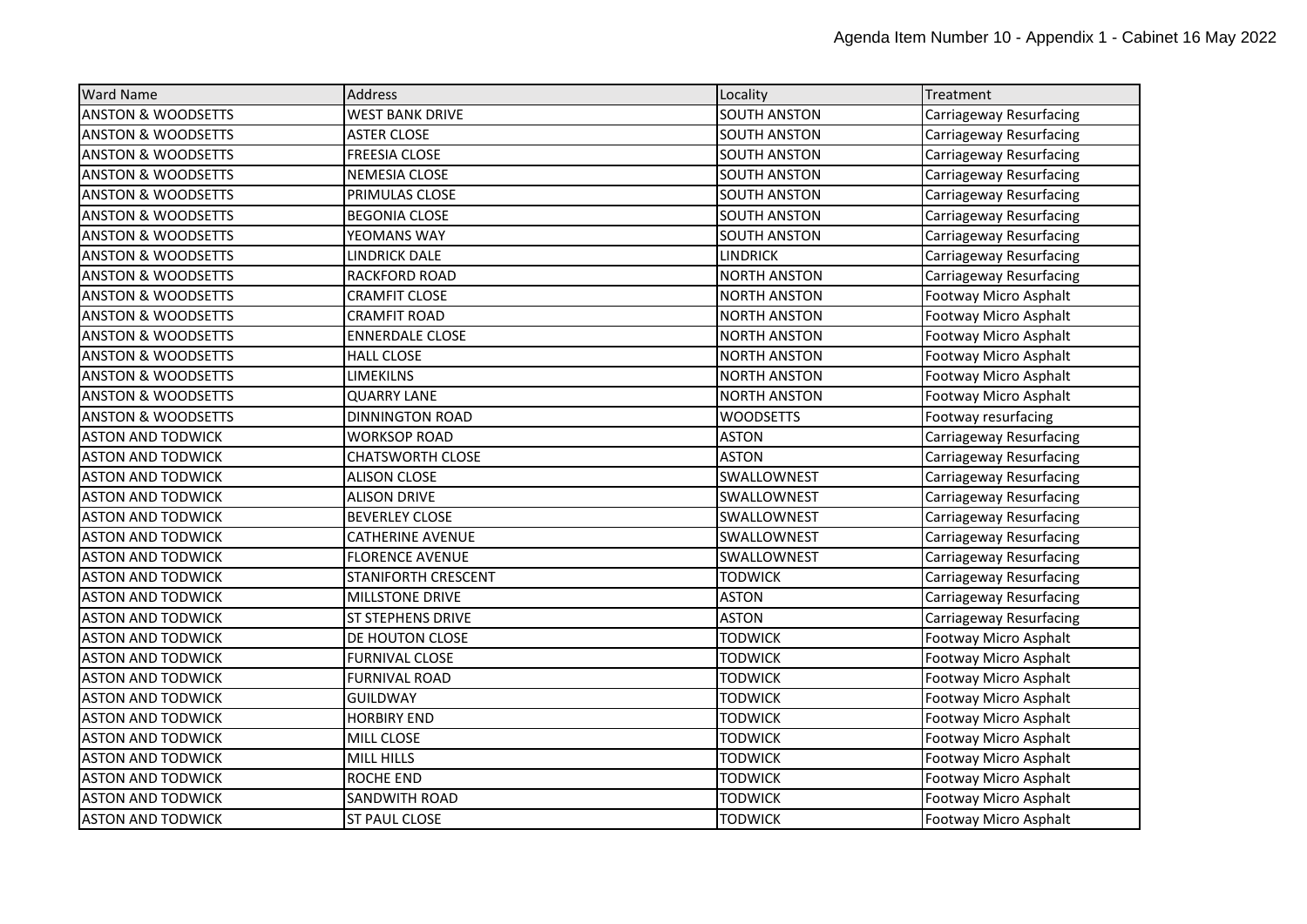| <b>ASTON AND TODWICK</b>       | <b>STANIFORTH CRESCENT</b>              | <b>TODWICK</b>    | Footway Micro Asphalt   |
|--------------------------------|-----------------------------------------|-------------------|-------------------------|
| <b>ASTON AND TODWICK</b>       | THE MEADOWS                             | <b>TODWICK</b>    | Footway Micro Asphalt   |
| <b>ASTON AND TODWICK</b>       | <b>WASTNEYS ROAD</b>                    | <b>TODWICK</b>    | Footway Micro Asphalt   |
| <b>ASTON AND TODWICK</b>       | <b>TORTMAYNS</b>                        | <b>TODWICK</b>    | Footway Micro Asphalt   |
| <b>AUGHTON AND SWALLOWNEST</b> | SHEFFIELD ROAD                          | SWALLOWNEST       | Carriageway Resurfacing |
| AUGHTON AND SWALLOWNEST        | TURNSHAW ROAD                           | <b>ULLEY</b>      | Carriageway Resurfacing |
| <b>AUGHTON AND SWALLOWNEST</b> | <b>OLIVE CLOSE</b>                      | SWALLOWNEST       | Carriageway Resurfacing |
| AUGHTON AND SWALLOWNEST        | <b>HILARY WAY</b>                       | SWALLOWNEST       | Carriageway Resurfacing |
| <b>AUGHTON AND SWALLOWNEST</b> | <b>LINDSEY PLACE</b>                    | SWALLOWNEST       | Carriageway Resurfacing |
| <b>AUGHTON AND SWALLOWNEST</b> | MARTIN CLOSE - AREA AT 15 - 28          | <b>AUGHTON</b>    | Carriageway Resurfacing |
| <b>BOSTON CASTLE</b>           | <b>OXLEY GROVE</b>                      | <b>MOORGATE</b>   | Carriageway Resurfacing |
| <b>BOSTON CASTLE</b>           | <b>RENCLIFFE AVENUE</b>                 | <b>BROOM</b>      | Carriageway Resurfacing |
| <b>BOSTON CASTLE</b>           | <b>FRASER ROAD</b>                      | <b>BROOM</b>      | Carriageway Resurfacing |
| <b>BOSTON CASTLE</b>           | <b>BADSLEY COURT</b>                    | <b>CLIFTON</b>    | Carriageway Resurfacing |
| <b>BOSTON CASTLE</b>           | <b>BADSLEY STREET</b>                   | <b>CLIFTON</b>    | Carriageway Resurfacing |
| <b>BOSTON CASTLE</b>           | <b>CANKLOW MEADOWS</b>                  | CANKLOW           | Carriageway Resurfacing |
| <b>BOSTON CASTLE</b>           | <b>CLIFTON GROVE</b>                    | <b>CLIFTON</b>    | Carriageway Resurfacing |
| <b>BOSTON CASTLE</b>           | <b>LILIAN STREET</b>                    | <b>WELLGATE</b>   | Carriageway Resurfacing |
| <b>BRAMLEY AND RAVENFIELD</b>  | BAWTRY ROAD SERVICE ROAD 1 SOUTH        | <b>BRAMLEY</b>    | Carriageway Resurfacing |
| <b>BRAMLEY AND RAVENFIELD</b>  | RADFORD CLOSE                           | RAVENFIELD        | Carriageway Resurfacing |
| <b>BRAMLEY AND RAVENFIELD</b>  | <b>GARDEN LANE</b>                      | <b>RAVENFIELD</b> | Carriageway Resurfacing |
| <b>BRAMLEY AND RAVENFIELD</b>  | <b>AUSTEN DRIVE</b>                     | <b>BRAMLEY</b>    | Footway Micro Asphalt   |
| <b>BRAMLEY AND RAVENFIELD</b>  | <b>BENTLEY ROAD</b>                     | <b>BRAMLEY</b>    | Footway Micro Asphalt   |
| <b>BRAMLEY AND RAVENFIELD</b>  | <b>CROSBY AVENUE</b>                    | <b>BRAMLEY</b>    | Footway Micro Asphalt   |
| <b>BRAMLEY AND RAVENFIELD</b>  | <b>BAWTRY ROAD SERVICE ROAD 4 SOUTH</b> | <b>BRAMLEY</b>    | Footway Micro Asphalt   |
| <b>BRINSWORTH</b>              | ROTHERHAM GATEWAY                       | <b>CATCLIFFE</b>  | Carriageway Resurfacing |
| <b>BRINSWORTH</b>              | <b>DERWENT CRESCENT</b>                 | <b>BRINSWORTH</b> | Carriageway Resurfacing |
| <b>BRINSWORTH</b>              | <b>KYNANCE CRESCENT</b>                 | <b>BRINSWORTH</b> | Carriageway Resurfacing |
| <b>BRINSWORTH</b>              | <b>ORCHARD WAY</b>                      | <b>BRINSWORTH</b> | Carriageway Resurfacing |
| <b>BRINSWORTH</b>              | <b>THORNHILL AVENUE</b>                 | <b>BRINSWORTH</b> | Carriageway Resurfacing |
| <b>BRINSWORTH</b>              | <b>BRINSWORTH HALL DRIVE</b>            | <b>BRINSWORTH</b> | Carriageway Resurfacing |
| <b>BRINSWORTH</b>              | <b>BROADWAY</b>                         | <b>BRINSWORTH</b> | Carriageway Resurfacing |
| <b>DALTON AND THRYBERGH</b>    | TOP FIELD LANE                          | <b>DALTON</b>     | Carriageway Resurfacing |
| DALTON AND THRYBERGH           | <b>VALE AVENUE</b>                      | <b>THRYBERGH</b>  | Carriageway Resurfacing |
| <b>DALTON AND THRYBERGH</b>    | <b>BELLSCROFT AVENUE</b>                | <b>THRYBERGH</b>  | Carriageway Resurfacing |
| DALTON AND THRYBERGH           | <b>ARRAN HILL</b>                       | <b>THRYBERGH</b>  | Carriageway Resurfacing |
| DALTON AND THRYBERGH           | <b>CHURCH VIEW</b>                      | <b>THRYBERGH</b>  | Carriageway Resurfacing |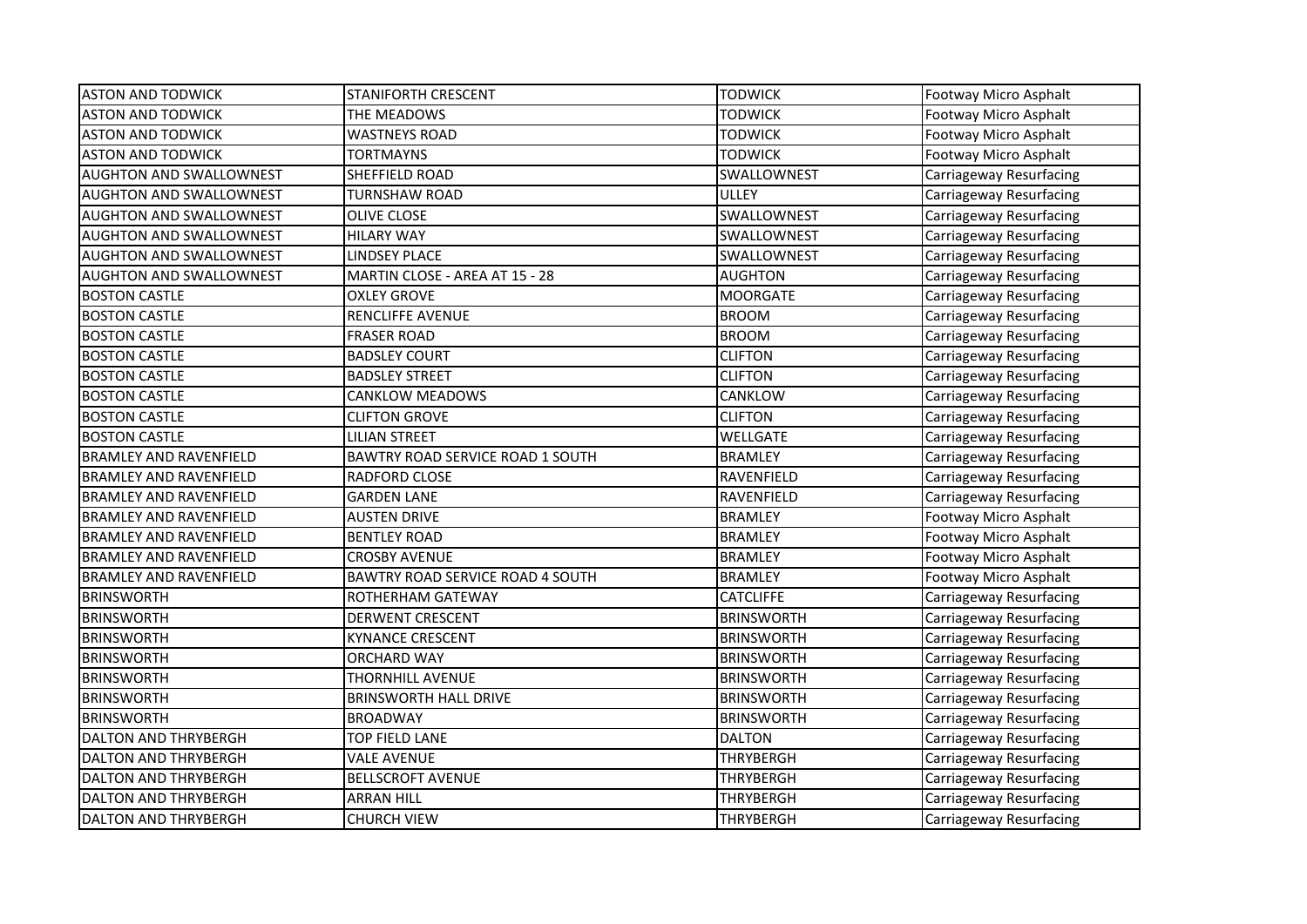| <b>DALTON AND THRYBERGH</b>    | <b>MALIN ROAD</b>               | <b>EAST HERRINGTHORPE</b> | Carriageway Resurfacing       |
|--------------------------------|---------------------------------|---------------------------|-------------------------------|
| <b>DALTON AND THRYBERGH</b>    | <b>CRESWICK CLOSE</b>           | <b>EAST HERRINGTHORPE</b> | Carriageway Resurfacing       |
| <b>DINNINGTON</b>              | <b>STATION ROAD</b>             | <b>DINNINGTON</b>         | Carriageway Resurfacing       |
| <b>DINNINGTON</b>              | <b>OUTGANG LANE</b>             | <b>DINNINGTON</b>         | Carriageway Resurfacing       |
| <b>DINNINGTON</b>              | <b>GLENEAGLES ROAD</b>          | <b>DINNINGTON</b>         | Carriageway Resurfacing       |
| <b>DINNINGTON</b>              | <b>TROON WALK</b>               | <b>DINNINGTON</b>         | Carriageway Resurfacing       |
| <b>DINNINGTON</b>              | <b>ST ANDREWS WALK</b>          | <b>DINNINGTON</b>         | Carriageway Resurfacing       |
| <b>DINNINGTON</b>              | <b>STATION WAY</b>              | LAUGHTON COMMON           | Carriageway Resurfacing       |
| <b>DINNINGTON</b>              | <b>BIB LANE</b>                 | <b>CARR</b>               | Patching                      |
| <b>DINNINGTON</b>              | <b>HOOTON LANE</b>              | LAUGHTON-EN-LE-MORTHEN    | Surface Dressing and patching |
| <b>GREASBROUGH</b>             | LAPWATER ROAD SERVICE ROAD NO 2 | <b>ROCKINGHAM</b>         | Carriageway Resurfacing       |
| GREASBROUGH                    | LAPWATER ROAD SERVICE ROAD NO 5 | <b>ROCKINGHAM</b>         | Carriageway Resurfacing       |
| GREASBROUGH                    | LAPWATER ROAD SERVICE ROAD NO 6 | <b>ROCKINGHAM</b>         | Carriageway Resurfacing       |
| GREASBROUGH                    | <b>CHAPEL STREET</b>            | GREASBROUGH               | Carriageway Resurfacing       |
| GREASBROUGH                    | <b>CROSS STREET</b>             | GREASBROUGH               | Carriageway Resurfacing       |
| GREASBROUGH                    | <b>ROSSITER ROAD</b>            | GREASBROUGH               | Carriageway Resurfacing       |
| <b>HELLABY AND MALTBY WEST</b> | <b>BRAITHWELL ROAD</b>          | <b>MALTBY</b>             | Carriageway Resurfacing       |
| <b>HELLABY AND MALTBY WEST</b> | <b>BROW HILL ROAD</b>           | <b>MALTBY</b>             | Carriageway Resurfacing       |
| <b>HELLABY AND MALTBY WEST</b> | LITTLE HAYNOOKING LANE          | <b>MALTBY</b>             | Carriageway Resurfacing       |
| HELLABY AND MALTBY WEST        | ALL HALLOWS DRIVE               | <b>MALTBY</b>             | Carriageway Resurfacing       |
| <b>HELLABY AND MALTBY WEST</b> | ST BARTHOLOMEWS CLOSE           | <b>MALTBY</b>             | Carriageway Resurfacing       |
| <b>HELLABY AND MALTBY WEST</b> | <b>ST PHILIPS CLOSE</b>         | <b>MALTBY</b>             | Carriageway Resurfacing       |
| <b>HELLABY AND MALTBY WEST</b> | <b>ST BARBARAS CLOSE</b>        | <b>MALTBY</b>             | Carriageway Resurfacing       |
| <b>HELLABY AND MALTBY WEST</b> | AMORYS HOLT WAY                 | <b>MALTBY</b>             | Carriageway Resurfacing       |
| <b>HELLABY AND MALTBY WEST</b> | DALE HILL CLOSE                 | <b>MALTBY</b>             | Carriageway Resurfacing       |
| <b>HELLABY AND MALTBY WEST</b> | <b>MICKLEBRING WAY</b>          | <b>HELLABY</b>            | Carriageway Resurfacing       |
| HELLABY AND MALTBY WEST        | <b>BRAITHWELL WAY</b>           | <b>HELLABY</b>            | Carriageway Resurfacing       |
| <b>HELLABY AND MALTBY WEST</b> | <b>BRAMLEY WAY</b>              | <b>HELLABY</b>            | Carriageway Resurfacing       |
| <b>HELLABY AND MALTBY WEST</b> | ALL HALLOWS DRIVE               | <b>MALTBY</b>             | Footway Micro Asphalt         |
| <b>HELLABY AND MALTBY WEST</b> | ROTHERHAM ROAD                  | <b>MALTBY</b>             | Footway resurfacing           |
| <b>HELLABY AND MALTBY WEST</b> | <b>CARR LANE</b>                | <b>HOOTON LEVITT</b>      | Surface Dressing and patching |
| <b>HELLABY AND MALTBY WEST</b> | PEAK LANE                       | <b>HOOTON LEVITT</b>      | Surface Dressing and patching |
| <b>HELLABY AND MALTBY WEST</b> | <b>HIGH HOOTON ROAD</b>         | <b>SLADE HOOTON</b>       | Surface Dressing and patching |
| <b>HOOBER</b>                  | <b>HAGUE LANE</b>               | <b>WENTWORTH</b>          | Carriageway Resurfacing       |
| <b>HOOBER</b>                  | PACKMAN ROAD                    | <b>WEST MELTON</b>        | Carriageway Resurfacing       |
| <b>HOOBER</b>                  | <b>VICTORIA ROAD EAST</b>       | <b>WEST MELTON</b>        | Carriageway Resurfacing       |
| <b>HOOBER</b>                  | <b>VICTORIA ROAD WEST</b>       | <b>WEST MELTON</b>        | Carriageway Resurfacing       |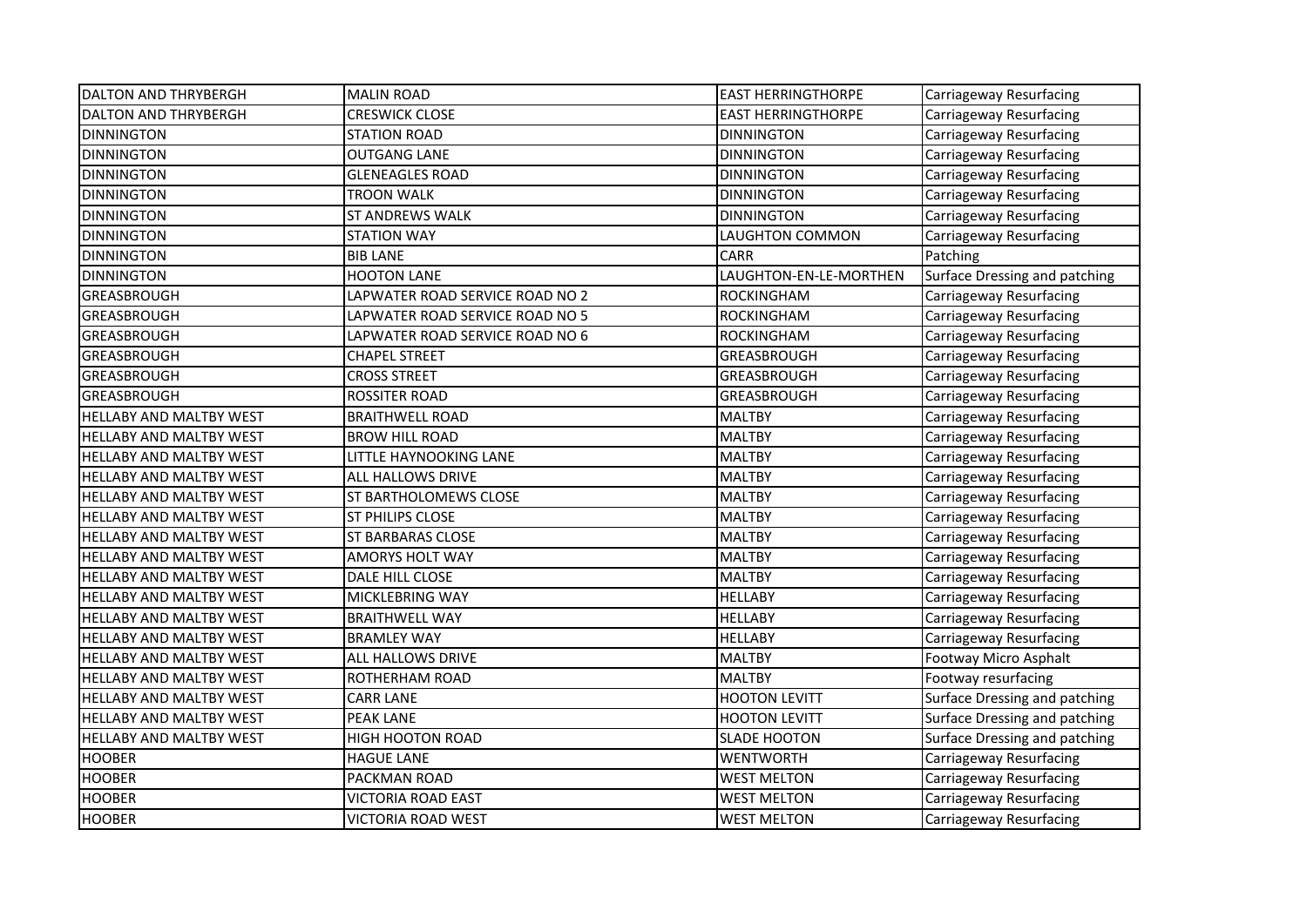| <b>HOOBER</b>              | <b>WYN GROVE</b>               | <b>BRAMPTON BIERLOW</b> | Carriageway Resurfacing       |
|----------------------------|--------------------------------|-------------------------|-------------------------------|
| <b>KEPPEL</b>              | THE GRANGE                     | <b>SCHOLES</b>          | Carriageway Resurfacing       |
| <b>KEPPEL</b>              | STUDMOOR ROAD                  | <b>KIMBERWORTH PARK</b> | Carriageway Resurfacing       |
| <b>KEPPEL</b>              | BRAY WALK REAR ACCESS ROAD     | KIMBERWORTH PARK        | Carriageway Resurfacing       |
| <b>KEPPEL</b>              | <b>MONKS CLOSE</b>             | KIMBERWORTH PARK        | Carriageway Resurfacing       |
| <b>KEPPEL</b>              | THE COPPICE                    | KIMBERWORTH PARK        | Carriageway Resurfacing       |
| <b>KEPPEL</b>              | <b>BEEVERS ROAD</b>            | KIMBERWORTH PARK        | Carriageway Resurfacing       |
| <b>KEPPEL</b>              | <b>MAYCOCK AVENUE</b>          | KIMBERWORTH PARK        | Carriageway Resurfacing       |
| <b>KEPPEL</b>              | <b>BECKET CRESCENT</b>         | KIMBERWORTH PARK        | Carriageway Resurfacing       |
| <b>KEPPEL</b>              | THE WILLOWS                    | KIMBERWORTH PARK        | Carriageway Resurfacing       |
| <b>KEPPEL</b>              | PEPPER CLOSE                   | KIMBERWORTH PARK        | Carriageway Resurfacing       |
| <b>KEPPEL</b>              | <b>CRUMWELL ROAD</b>           | KIMBERWORTH PARK        | Carriageway Resurfacing       |
| <b>KEPPEL</b>              | <b>FOX CLOSE</b>               | KIMBERWORTH PARK        | Carriageway Resurfacing       |
| KILNHURST AND SWINTON EAST | <b>BIRKDALE RISE</b>           | <b>SWINTON</b>          | Carriageway Resurfacing       |
| KILNHURST AND SWINTON EAST | <b>CORONATION ROAD</b>         | <b>SWINTON</b>          | Carriageway Resurfacing       |
| KILNHURST AND SWINTON EAST | <b>DUN STREET</b>              | <b>SWINTON</b>          | Carriageway Resurfacing       |
| KILNHURST AND SWINTON EAST | <b>WALKER STREET</b>           | <b>SWINTON</b>          | Carriageway Resurfacing       |
| KILNHURST AND SWINTON EAST | <b>CALCOT GREEN BACK ROAD</b>  | <b>SWINTON</b>          | Carriageway Resurfacing       |
| KILNHURST AND SWINTON EAST | <b>CARLISLE STREET</b>         | <b>KILNHURST</b>        | Carriageway Resurfacing       |
| KILNHURST AND SWINTON EAST | <b>GREENWOOD ROAD</b>          | <b>KILNHURST</b>        | Carriageway Resurfacing       |
| KILNHURST AND SWINTON EAST | <b>WHEATLEY ROAD</b>           | <b>KILNHURST</b>        | Carriageway Resurfacing       |
| KILNHURST AND SWINTON EAST | <b>BEIGHTON ROAD</b>           | KILNHURST               | Footway Micro Asphalt         |
| KILNHURST AND SWINTON EAST | SPRINGFIELD ROAD               | <b>KILNHURST</b>        | Footway Micro Asphalt         |
| KILNHURST AND SWINTON EAST | <b>WHRAF ROAD</b>              | <b>KILNHURST</b>        | Footway Micro Asphalt         |
| KILNHURST AND SWINTON EAST | <b>LAWRENCE DRIVE</b>          | <b>SWINTON</b>          | Surface Dressing and patching |
| <b>MALTBY EAST</b>         | <b>TICKHILL ROAD</b>           | <b>MALTBY</b>           | Carriageway Resurfacing       |
| <b>MALTBY EAST</b>         | <b>AUTUMN DRIVE</b>            | <b>MALTBY</b>           | Carriageway Resurfacing       |
| <b>MALTBY EAST</b>         | CHEETHAM DRIVE                 | <b>MALTBY</b>           | Carriageway Resurfacing       |
| <b>MALTBY EAST</b>         | <b>DAVY DRIVE</b>              | <b>MALTBY</b>           | Carriageway Resurfacing       |
| <b>MALTBY EAST</b>         | MALWOOD WAY                    | <b>MALTBY</b>           | Carriageway Resurfacing       |
| <b>MALTBY EAST</b>         | <b>GRANGE LANE</b>             | <b>MALTBY</b>           | Footway resurfacing           |
| <b>RAWMARSH EAST</b>       | <b>TAYLORS LANE ROUNDABOUT</b> | PARKGATE                | Carriageway Resurfacing       |
| <b>RAWMARSH EAST</b>       | SPALTON ROAD                   | PARKGATE                | Carriageway Resurfacing       |
| <b>RAWMARSH EAST</b>       | <b>ALBERT ROAD</b>             | PARKGATE                | Carriageway Resurfacing       |
| <b>RAWMARSH EAST</b>       | <b>ALDWARKE ROAD</b>           | PARKGATE                | Carriageway Resurfacing       |
| <b>RAWMARSH EAST</b>       | <b>EASTFIELD PLACE</b>         | RAWMARSH                | Carriageway Resurfacing       |
| <b>RAWMARSH EAST</b>       | LEVERICK DRIVE                 | RAWMARSH                | Carriageway Resurfacing       |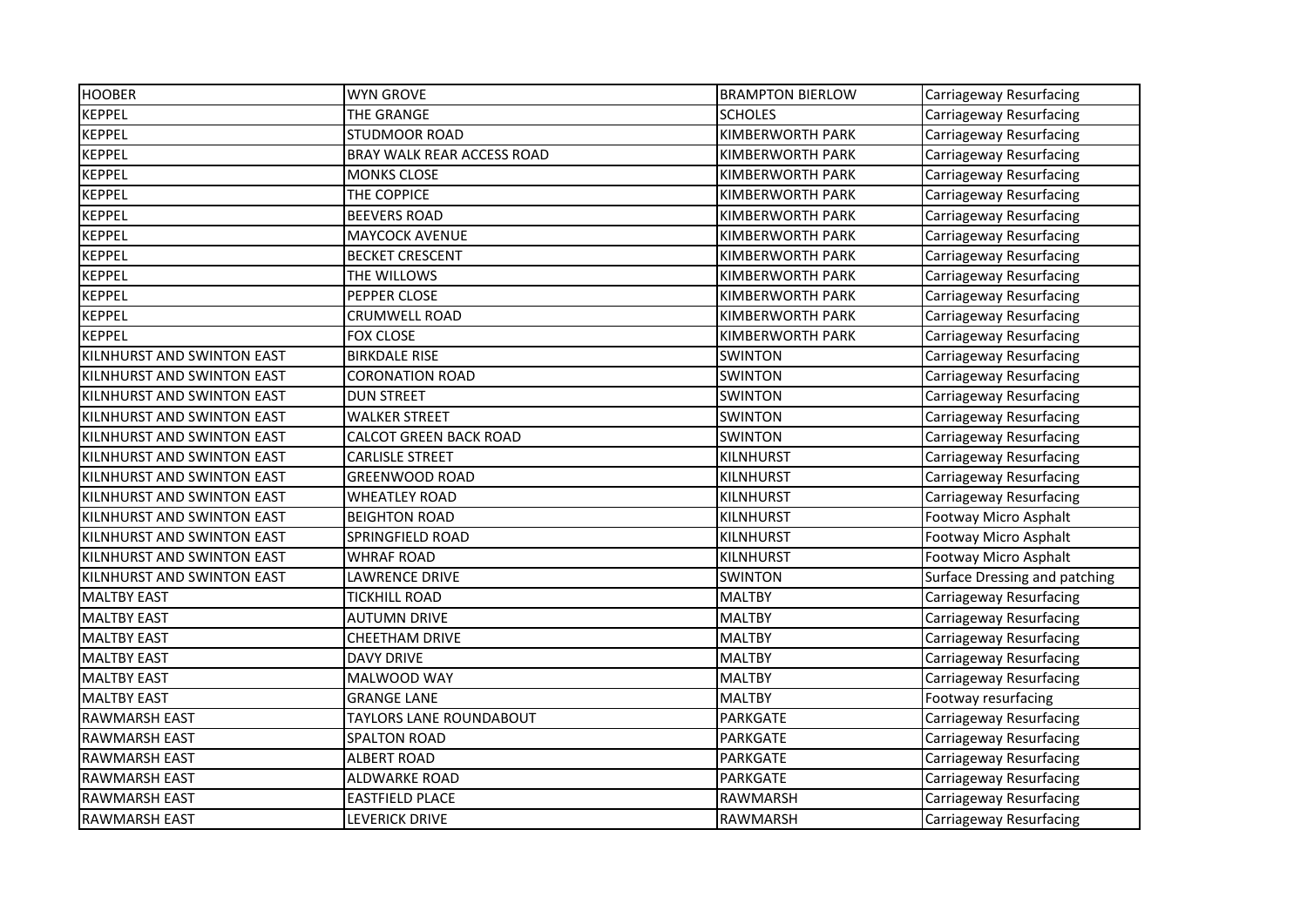| <b>RAWMARSH EAST</b>          | <b>MOORDALE VIEW</b>                          | <b>RAWMARSH</b>      | Carriageway Resurfacing |
|-------------------------------|-----------------------------------------------|----------------------|-------------------------|
| <b>RAWMARSH EAST</b>          | THE BRIDLEWAY                                 | <b>RAWMARSH</b>      | Carriageway Resurfacing |
| <b>RAWMARSH WEST</b>          | <b>BROAD STREET</b>                           | <b>PARKGATE</b>      | Carriageway Resurfacing |
| <b>RAWMARSH WEST</b>          | THE STEADLANDS                                | <b>RAWMARSH</b>      | Carriageway Resurfacing |
| <b>RAWMARSH WEST</b>          | <b>WHITFIELD ROAD</b>                         | <b>RAWMARSH</b>      | Carriageway Resurfacing |
| <b>RAWMARSH WEST</b>          | <b>WILD AVENUE</b>                            | <b>RAWMARSH</b>      | Carriageway Resurfacing |
| <b>RAWMARSH WEST</b>          | <b>WHITELEYS AVENUE</b>                       | RAWMARSH             | Carriageway Resurfacing |
| <b>RAWMARSH WEST</b>          | <b>WOODLEYS AVENUE</b>                        | <b>RAWMARSH</b>      | Carriageway Resurfacing |
| <b>RAWMARSH WEST</b>          | <b>REDMARSH AVENUE</b>                        | <b>RAWMARSH</b>      | Carriageway Resurfacing |
| <b>RAWMARSH WEST</b>          | <b>MORRIS AVENUE</b>                          | <b>RAWMARSH</b>      | Carriageway Resurfacing |
| <b>RAWMARSH WEST</b>          | POTTERDYKE AVENUE                             | <b>RAWMARSH</b>      | Carriageway Resurfacing |
| <b>RAWMARSH WEST</b>          | MCMANUS AVENUE                                | <b>RAWMARSH</b>      | Carriageway Resurfacing |
| <b>RAWMARSH WEST</b>          | <b>THOROGATE</b>                              | RAWMARSH             | Carriageway Resurfacing |
| <b>ROTHER VALE</b>            | <b>STATION ROAD</b>                           | <b>TREETON</b>       | Carriageway Resurfacing |
| <b>ROTHER VALE</b>            | <b>BOLE HILL</b>                              | <b>TREETON</b>       | Carriageway Resurfacing |
| <b>ROTHER VALE</b>            | <b>FLATTS CLOSE</b>                           | <b>TREETON</b>       | Carriageway Resurfacing |
| <b>ROTHER VALE</b>            | <b>FLATTS LANE</b>                            | <b>TREETON</b>       | Carriageway Resurfacing |
| <b>ROTHERHAM EAST</b>         | MIDDLE PLACE                                  | <b>EAST DENE</b>     | Carriageway Resurfacing |
| <b>ROTHERHAM EAST</b>         | FITZWILLIAM ROAD LINK ROAD                    | <b>EASTWOOD</b>      | Carriageway Resurfacing |
| <b>ROTHERHAM EAST</b>         | FITZWILLIAM ROAD SERVICE ROAD                 | <b>EASTWOOD</b>      | Carriageway Resurfacing |
| <b>ROTHERHAM WEST</b>         | <b>OATES CLOSE</b>                            | <b>THORNHILL</b>     | Carriageway Resurfacing |
| <b>ROTHERHAM WEST</b>         | PETER STREET                                  | KIMBERWORTH          | Carriageway Resurfacing |
| <b>ROTHERHAM WEST</b>         | <b>BARING ROAD</b>                            | <b>BLACKBURN</b>     | Carriageway Resurfacing |
| <b>ROTHERHAM WEST</b>         | <b>GREASBROUGH ROAD</b>                       | <b>NORTHFIELD</b>    | Carriageway Resurfacing |
| <b>SITWELL</b>                | <b>GUILTHWAITE COMMON LANE</b>                | <b>UPPER WHISTON</b> | Carriageway Resurfacing |
| SITWELL                       | MILLDYKE CLOSE                                | <b>WHISTON</b>       | Carriageway Resurfacing |
| <b>SITWELL</b>                | <b>RYE BANK</b>                               | <b>WHISTON</b>       | Carriageway Resurfacing |
| <b>SITWELL</b>                | <b>UPPER RYE CLOSE</b>                        | <b>WHISTON</b>       | Carriageway Resurfacing |
| SITWELL                       | YORK LANE                                     | <b>MORTHEN</b>       | Carriageway Resurfacing |
| SITWELL                       | <b>BANK TOP ROAD</b>                          | <b>HERRINGTHORPE</b> | Carriageway Resurfacing |
| <b>SITWELL</b>                | <b>JUBB CLOSE</b>                             | <b>HERRINGTHORPE</b> | Carriageway Resurfacing |
| <b>SITWELL</b>                | <b>FAIRBANK VIEW</b>                          | <b>WHISTON</b>       | Carriageway Resurfacing |
| <b>SITWELL</b>                | MIDDLEFIELDS DRIVE                            | <b>WHISTON</b>       | Carriageway Resurfacing |
| SITWELL                       | <b>MOORLANDS CRESCENT</b>                     | <b>WHISTON</b>       | Carriageway Resurfacing |
| <b>SITWELL</b>                | WOODALL ROAD                                  | <b>HERRINGTHORPE</b> | Footway Micro Asphalt   |
| <b>SITWELL</b>                | HERRINGTHORPE VALLEY ROAD SERVICE ROAD 2 EAST | <b>HERRINGTHORPE</b> | Footway Micro Asphalt   |
| <b>SWINTON AND ROCKINGHAM</b> | <b>STOREY STREET</b>                          | <b>SWINTON</b>       | Carriageway Resurfacing |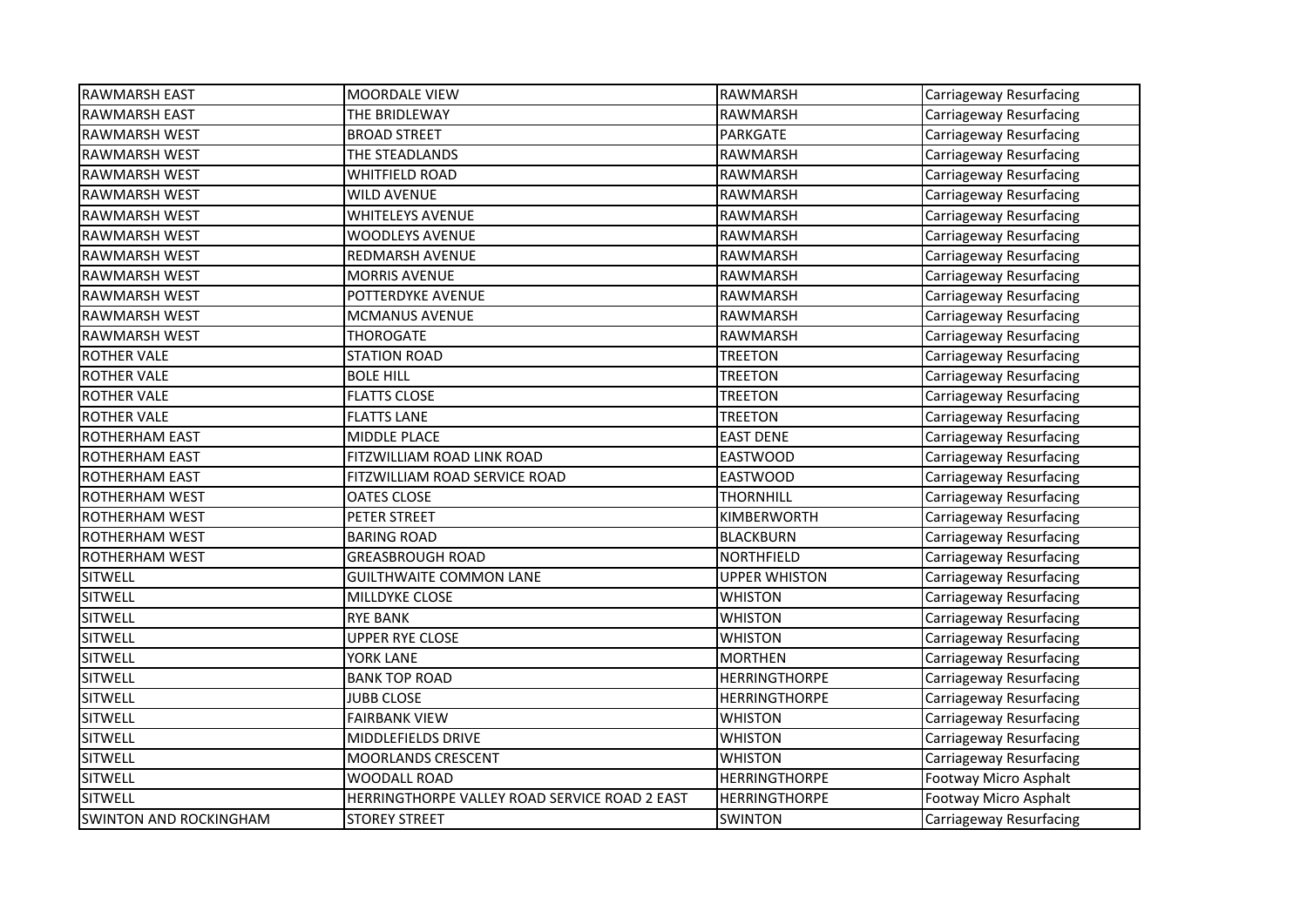| <b>SWINTON AND ROCKINGHAM</b>  | <b>CENTRAL AVENUE</b>               | <b>SWINTON</b>      | Carriageway Resurfacing |
|--------------------------------|-------------------------------------|---------------------|-------------------------|
| <b>SWINTON AND ROCKINGHAM</b>  | <b>BROADWAY</b>                     | <b>SWINTON</b>      | Carriageway Resurfacing |
| <b>SWINTON AND ROCKINGHAM</b>  | <b>BROOKSIDE</b>                    | <b>SWINTON</b>      | Carriageway Resurfacing |
| <b>SWINTON AND ROCKINGHAM</b>  | THE CRESCENT                        | <b>SWINTON</b>      | Carriageway Resurfacing |
| <b>SWINTON AND ROCKINGHAM</b>  | THE LEA                             | <b>SWINTON</b>      | Carriageway Resurfacing |
| <b>SWINTON AND ROCKINGHAM</b>  | <b>TOLL BAR ROAD</b>                | <b>SWINTON</b>      | Footway resurfacing     |
| THURCROFT AND WICKERSLEY SOUTH | <b>SANDY LANE</b>                   | <b>THURCROFT</b>    | Carriageway Resurfacing |
| THURCROFT AND WICKERSLEY SOUTH | <b>BRAMPTON ROAD</b>                | <b>THURCROFT</b>    | Carriageway Resurfacing |
| THURCROFT AND WICKERSLEY SOUTH | <b>KINGSFORTH LANE</b>              | THURCROFT           | Carriageway Resurfacing |
| THURCROFT AND WICKERSLEY SOUTH | <b>CRESCENT END</b>                 | <b>THURCROFT</b>    | Carriageway Resurfacing |
| THURCROFT AND WICKERSLEY SOUTH | THE CRESCENT                        | THURCROFT           | Carriageway Resurfacing |
| THURCROFT AND WICKERSLEY SOUTH | ARBOUR DRIVE - JUNCTION AREA        | <b>THURCROFT</b>    | Carriageway Resurfacing |
| THURCROFT AND WICKERSLEY SOUTH | <b>BRAMBLE CLOSE</b>                | <b>WICKERSLEY</b>   | Carriageway Resurfacing |
| THURCROFT AND WICKERSLEY SOUTH | <b>MOORLANDS - JUNCTION AREA</b>    | <b>WICKERSLEY</b>   | Carriageway Resurfacing |
| THURCROFT AND WICKERSLEY SOUTH | NETHERMOOR DRIVE - END OF PROGRAMME | <b>WICKERSLEY</b>   | Carriageway Resurfacing |
| THURCROFT AND WICKERSLEY SOUTH | NEWHALL AVENUE - END OF PROGRAMME   | <b>WICKERSLEY</b>   | Carriageway Resurfacing |
| THURCROFT AND WICKERSLEY SOUTH | ULRICA DRIVE                        | THURCROFT           | Carriageway Resurfacing |
| THURCROFT AND WICKERSLEY SOUTH | ROTHERWOOD CRESCENT                 | <b>THURCROFT</b>    | Carriageway Resurfacing |
| THURCROFT AND WICKERSLEY SOUTH | <b>BRAMPTON ROAD</b>                | THURCROFT           | Footway resurfacing     |
| Various                        | Various footway crossings           |                     | footway crossings       |
| <b>WALES</b>                   | <b>KEETON HALL ROAD</b>             | <b>KIVETON PARK</b> | Carriageway Resurfacing |
| WALES                          | <b>DANBY ROAD</b>                   | <b>KIVETON PARK</b> | Carriageway Resurfacing |
| <b>WALES</b>                   | <b>LEEDS DRIVE</b>                  | <b>KIVETON PARK</b> | Carriageway Resurfacing |
| WALES                          | <b>SAXON ROAD</b>                   | <b>KIVETON PARK</b> | Carriageway Resurfacing |
| <b>WALES</b>                   | <b>TRINITY ROAD</b>                 | <b>KIVETON PARK</b> | Carriageway Resurfacing |
| WALES                          | <b>VIKING WAY</b>                   | <b>KIVETON PARK</b> | Carriageway Resurfacing |
| <b>WALES</b>                   | <b>ESSEX CLOSE</b>                  | <b>KIVETON PARK</b> | Carriageway Resurfacing |
| WALES                          | <b>DELVES LANE</b>                  | WALESWOOD           | Carriageway Resurfacing |
| WALES                          | <b>CARVER CLOSE</b>                 | <b>HARTHILL</b>     | Carriageway Resurfacing |
| WALES                          | PEREGRINE WAY                       | <b>HARTHILL</b>     | Carriageway Resurfacing |
| <b>WALES</b>                   | <b>CARVER WAY</b>                   | <b>HARTHILL</b>     | Carriageway Resurfacing |
| WALES                          | DE WARREN PLACE                     | <b>HARTHILL</b>     | Carriageway Resurfacing |
| WALES                          | <b>OSBORNE CROFT</b>                | <b>HARTHILL</b>     | Carriageway Resurfacing |
| WALES                          | DE SUTTON PLACE                     | <b>HARTHILL</b>     | Carriageway Resurfacing |
| WALES                          | <b>EAST TERRACE</b>                 | WALES               | Carriageway Resurfacing |
| WALES                          | <b>SCHOOL ROAD</b>                  | <b>WALES</b>        | Footway resurfacing     |
| <b>WATH</b>                    | <b>MONTGOMERY ROAD</b>              | WATH-UPON-DEARNE    | Carriageway Resurfacing |